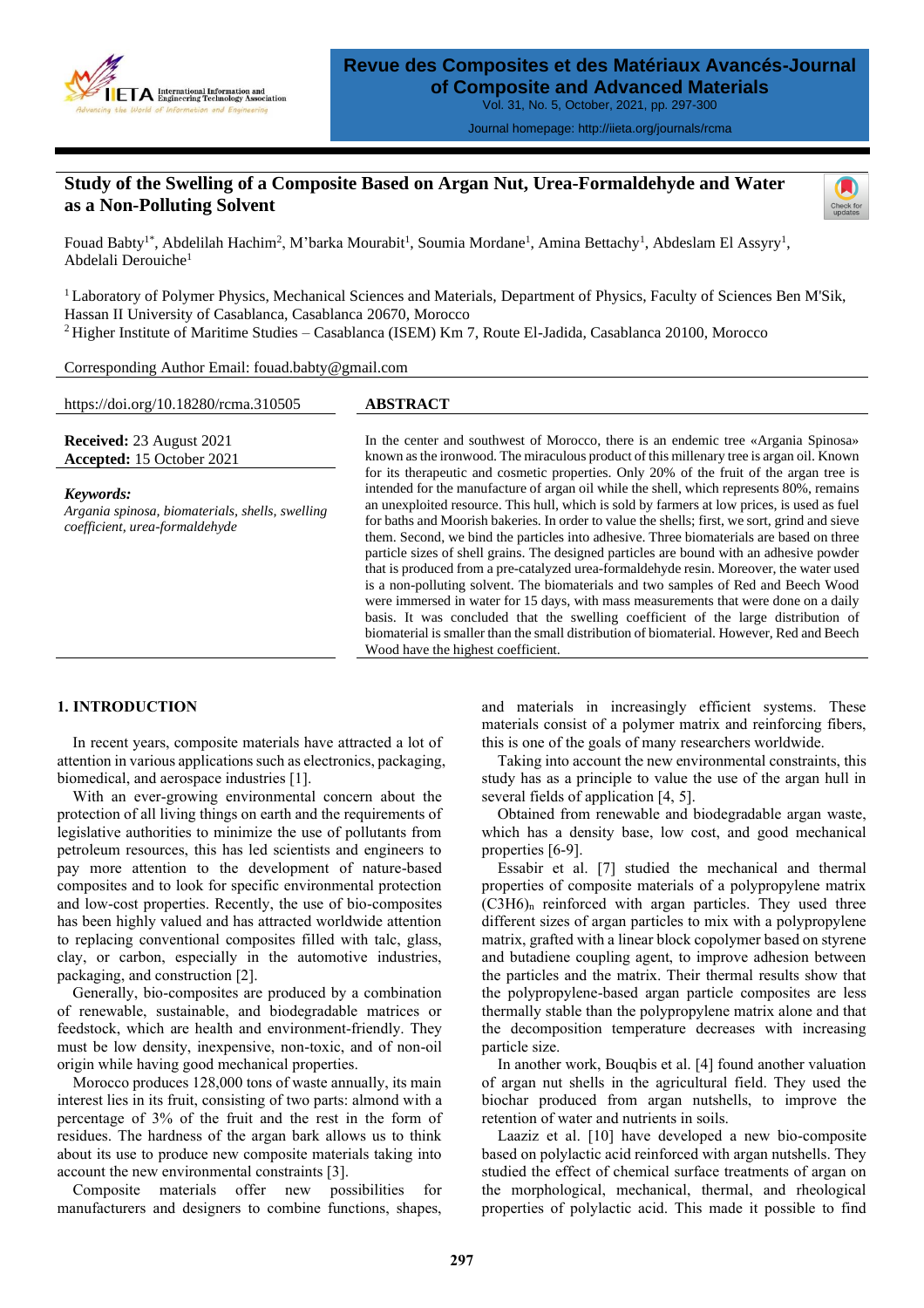possible solutions for problems related to bio-composites.

Another use in the field of batteries, Dahbi et al. [11] have developed a Na-Ion battery based on hard carbon synthesized via carbonization of the biomass of the argan shell, offering a capacity of more than  $330$  mAh  $g^{-1}$ .

I recent work, Zbair et al. [12] used the shell of argan nuts as a precursor for the production of active charcoal. Two activated carbons AC-HP and AC-Na were prepared from the shell of argan nuts using a chemical activation method using phosphoric acid (H3PO4) and sodium hydroxide (NaOH) respectively. And they showed that using the argan shell is a sustainable approach to synthesize AC-HP, and it could be an ideal material for different applications (catalysis, environmental sanitation, and energy storage).

Boujibar et al. [13] manufactured an electrode using a simple activation technique; demonstrating an industryfriendly process, which is capable of having precise control over the pore size distribution of active charcoal derived from a natural resource. They used the argan shell in the construction of a high-performance electrode energy storage supercapacitor. This allowed a significant improvement in specific energy, with no or very negligible change in specific power.

Recently, Rahib et al. [14, 15] treated the burning characteristics of the argan shell in order to assess their potential for thermochemical conversion and to improve the understanding of the operational characteristics and the burning effect of biomass.

Our composite material consists of a reinforcement (Argan Shell) that ensures mechanical hold and a matrix (Urea Formaldehyde) that guarantees the structural cohesion and the forces transmission to the reinforcement.

The advantage of Urea Formaldehyde adhesives is their initial solubility in water, hardness, non-flammability, good thermal properties, lack of color in the hardened, inexpensive. They are preferred for bonding plywood and other wood-based panels [16, 17].

Urea-formaldehyde resins are widely used adhesives in various fields of application including applied plywood, particleboard, medium-density optical fiberboards, oriented strand boards, and other artificial boards [18-21] due to their low cost, moderate drying temperature, the mechanical performance of bonds, and other advantages [22, 23]. This makes it possible to obtain materials with acceptable force values [24].

The objectives of the implementation of bio-compounds are not only to reduce the quantity of waste but also to recycle it by reusing it in several fields of application [6, 25-29].

In previous work "Bio-material from argan shells: Size effect on thermal conductivity" [30]. The thermal properties of argan-based composites bonded with urea-formaldehyde and water were studied. Three particle sizes (Nut-shells of Argan) were used with and without urea-formaldehyde to see the effect of the glue on the different grains of the argan tree. The results of the ranges with the glue have shown that the thermal conductivity decreases with the increase of the particle size, on the other hand, the diameter of the particles without glue increases with the increase of the thermal conductivity. Glue based on urea-formaldehyde helps to decrease thermal conductivity. The objective of this study is to measure over a period of time well determine the swelling rate of its different size distributions of argan glued with urea-formaldehyde and compare them to find the range that absorbs less water compared to others.

#### **2. MATERIALS AND METHODS**

#### **2.1 Procedure**

The almonds are sorted to extract the oil by different processes (roasting, grinding the almonds then mixing and pressing).

The argan shells recovered after extraction of the argan almonds are crushed by a hammer mill; this allows to obtain argan shells in the form of grains of different sizes, after sorting the dimensions using different sieves to select five dimensions of different diameters (d).

Table 1 shows the composition of the three ranges (range 1 is small, range 2 is medium and range 3 is large) as a percentage of the different diameters of the argan core.

**Table 1.** Nut-shells of Argan particles distribution

|                | Particle diameter (mm) |     |                                                                                                |     |     |
|----------------|------------------------|-----|------------------------------------------------------------------------------------------------|-----|-----|
|                |                        |     | 0 <d<0.5 0.5<d<1.0="" 1.0<d<1.7="" 1.7<d<2.5="" 2.5<d<3.7<="" th=""><th></th><th></th></d<0.5> |     |     |
| Range<br>1(R1) | 20%                    | 60% | 20%                                                                                            |     |     |
| Range<br>2(R2) |                        | 20% | 60%                                                                                            | 20% |     |
| Range<br>3(R3) |                        |     | 20%                                                                                            | 60% | 20% |

Our bio-composite consists of 50% of each homogenized range with 25% of urea-formaldehyde, and 25% of water as a solvent. This mixture is poured into a  $(20 \times 20 \times 2)$  cm<sup>3</sup> mold and allowed to dry at room temperature of 25℃ and at normal atmospheric pressure for 72 hours.

Then, using a band saw, each of these ranges was cut into cubic dimensions  $(2 \times 2 \times 2)$  cm<sup>3</sup>. Cutting is done in a way to eliminate the edge effect. We also cut a sample of redwood and another of beech wood, in cube  $(2 \times 2 \times 2)$  cm<sup>3</sup>.

#### **2.2 Swelling rate measurement**

The water absorption rate of our specimens was determined daily by immersing them in beakers filled with water for 15 days.

The absorption coefficient represents the ratio of the increase in the mass of the sample after immersion in water to the dry mass of the sample. The water absorption coefficient or the swelling coefficient S is defined by the following equation:

$$
S = \frac{m_i - m_0}{m_0}
$$

where,  $m_0$  is the sample mass before swelling,  $m_i$  is the sample mass on the day (D).

### **3. RESULTS AND DISCUSSION**

The results obtained are represented in the figures below, where the evolution of the swelling parameter was studied according to the days.

Figure 1 shows the swelling rate variation during 15 days, for the three ranges.

The results of this experiment have shown that the swelling rate of the range with large distributions absorbs less water than other ranges with small distributions (Figure 1). This is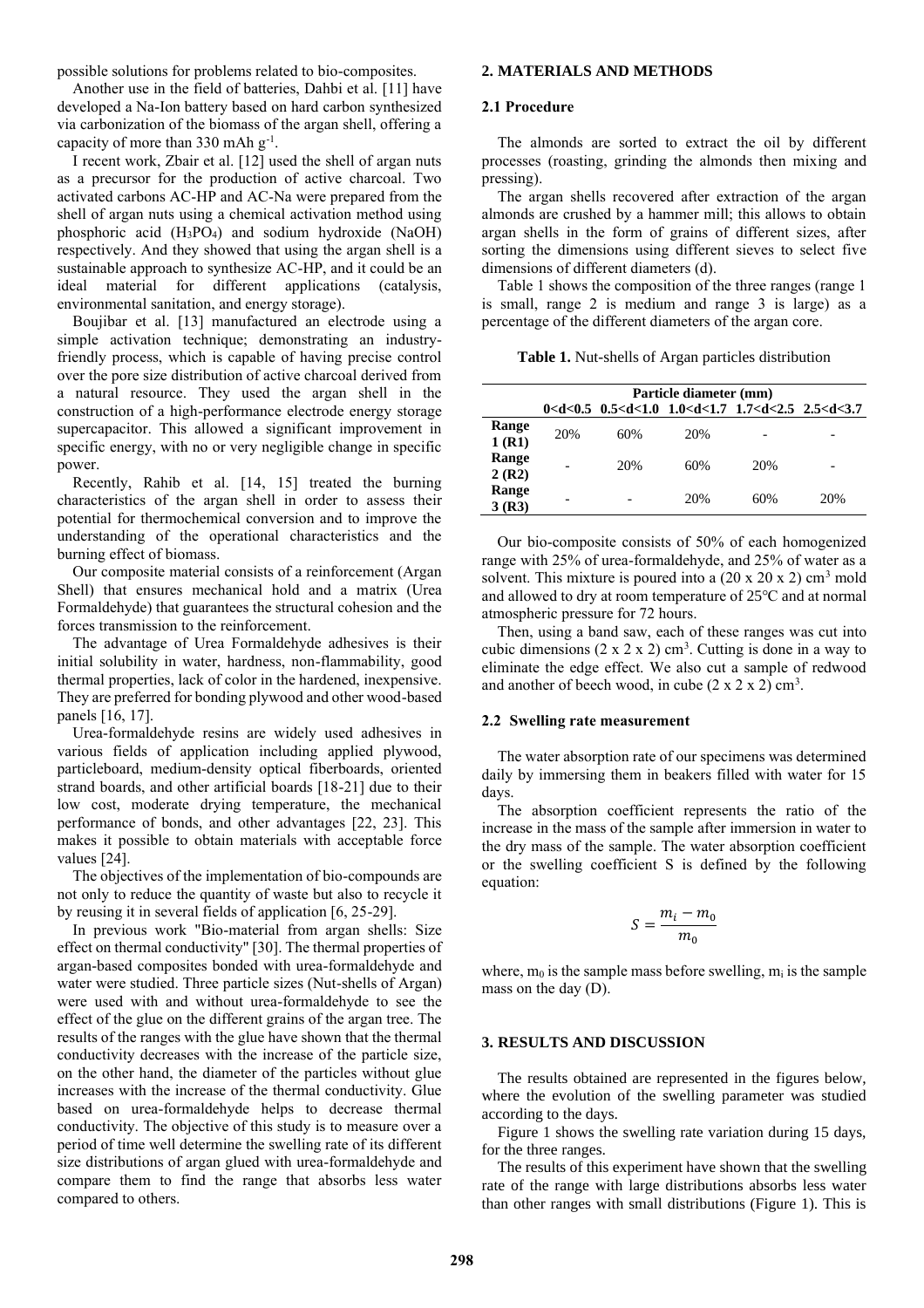due to the specific surface of the range 3 which remains inferior to the other ranges 1 and 2. The range size has a significant impact on the swelling rate.



**Figure 1.** Swelling rate (S) according to the days for the three ranges

Figure 2 shows the swelling rate variation during 15 days from the R3 range, Red Wood (RW), and Beech Wood (BW).



**Figure 2.** Swelling rate (S) as a function of days from the R3 range, Red Wood (RW) and Beech Wood (BW)

In the 2nd stage, we compared the 3rd range composed of large particles with redwood and beech wood (Figure 2), the obtained results show that the swelling rate of BW and R3 increase rapidly with days (from day 1 to 2), then it is steady between days 3 and 15. However, the increase of the days leads to the increased swelling rate of RW. Hence, the third range absorbs practically nothing compared to these two kinds of wood this range absorbs practically nothing compared to these two kinds of wood.

# **4. CONCLUSIONS**

The valorization of this shell of argan nuts is to develop new biomaterials that have properties that meet environmental requirements in terms of environmental pollution reduction, waste disposal, and recycling. This valuation also improves the financial situation of the people of the region. We conducted an experimental study to determine the swelling behavior of our material in the presence of water. It was concluded that the range formed by large particles inflates less than that formed by small particles. This is due to the specific surface of the range 3 which remains above the ranges 1 and 2. We found that the third range absorbs less water than redwood and beech wood. This may be due to the increasing compactness as the mixing dimensions of argan particles decrease. The use of composite wood is promising in wetlands.

#### **ACKNOWLEDGMENT**

"Higher Institute of Maritime Studies - Casablanca", supported this work. We are pleased to acknowledge it. The authors thank also A. Elbouari from the Laboratory of Physical Chemistry of Applied Materials, Faculty of Sciences Ben M'Sik, Hassan II University of Casablanca, Morocco, for his technical support during the production of data.

### **REFERENCES**

- [1] Keya, K.N., Kona, N.A., Koly, F.A., Maraz, K.M., Islam, M.N., Khan, R.A. (2019). Natural fiber reinforced polymer composites: History, types, advantages and applications. Materials Engineering Research, 1(2): 69- 85. https://doi.org/10.25082/MER.2019.02.006
- [2] Owusu, P.A., Asumadu-Sarkodie, S. (2016). A review of renewable energy sources, sustainability issues and climate change mitigation. Cogent Engineering, 3(1): 1167990.

https://doi.org/10.1080/23311916.2016.1167990

- [3] M'Hirit, O., Benzyane, M., Benchekroum, F., El Yousfi, S.M., Bendaanoun, M. (1998). L'arganier: une espèce forestière à usages multiples. Ed. Mardaga, Sprimont, Belgique. ISBN 2870096844.
- [4] Bouqbis, L., Daoud, S., Koyro, H.W., Kammann, C.I., Ainlhout, L.F.Z., Harrouni, M.C. (2016). Biochar from argan shells: production and characterization. International Journal of Recycling of Organic Waste in Agriculture, 5(4): 361-365. https://doi.org/10.1007/s40093-016-0146-2
- [5] El Boundati, Y., Ziat, K., Naji, A., Saidi, M. (2019). Generalized fractal-like adsorption kinetic models: Application to adsorption of copper on Argan nut shell. Journal of Molecular Liquids, 276: 15-26. https://doi.org/10.1016/j.molliq.2018.11.121
- [6] Nekhlaoui, S., Essabir, H., Kunal, D., Sonakshi, M., Bensalah, M. O., Bouhfid, R., Qaiss, A. (2015). Comparative study for the talc and two kinds of Moroccan clay as reinforcements in polypropylene‐ SEBS‐g‐MA matrix. Polymer Composites, 36(4): 675- 684. https://doi.org/10.1002/pc.22986
- [7] Essabir, H., Hilali, E., Elgharad, A., El Minor, H., Imad, A., Elamraoui, A., Al Gaoudi, O. (2013). Mechanical and thermal properties of bio-composites based on polypropylene reinforced with Nut-shells of Argan particles. Materials & Design, 49: 442-448. https://doi.org/10.1016/j.matdes.2013.01.025
- [8] Essabir, H., Bensalah, M.O., Rodrigue, D., Bouhfid, R. (2016). Biocomposites based on Argan nut shell and a polymer matrix: Effect of filler content and coupling